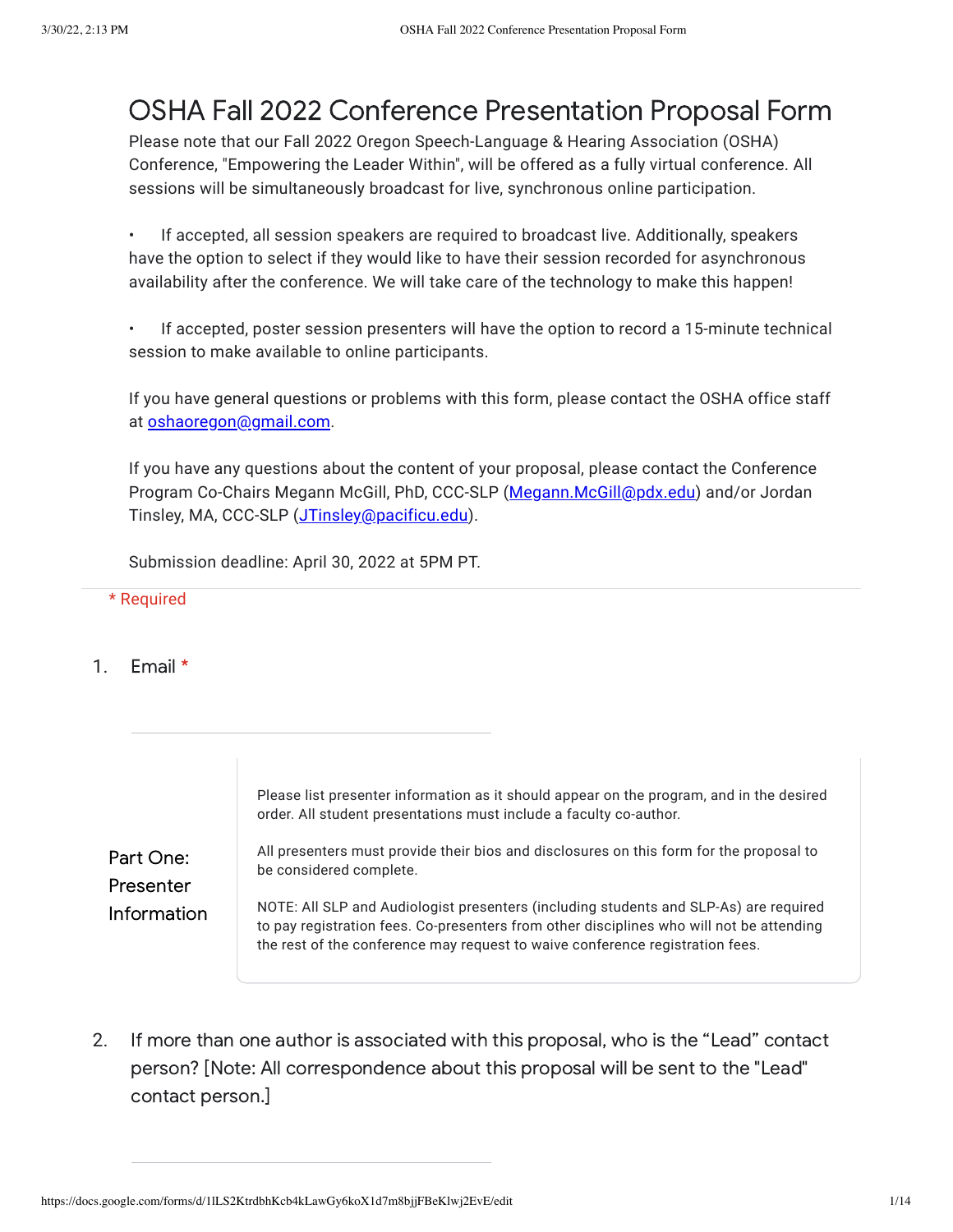3. Is there a student presenter associated with this proposal? \*

*Mark only one oval.* Other: with a state of the state of the state of the state of the state of the state of the state of the state of the state of the state of the state of the state of the state of the state of the state of the state of the Yes No

- 4. First Author Name \*
- 5. First Author Degree \*
- 6. First Author Affiliation \*
- 7. First Author Email Address \*
- 8. First Author Brief Bio Sketch (<50 words) \*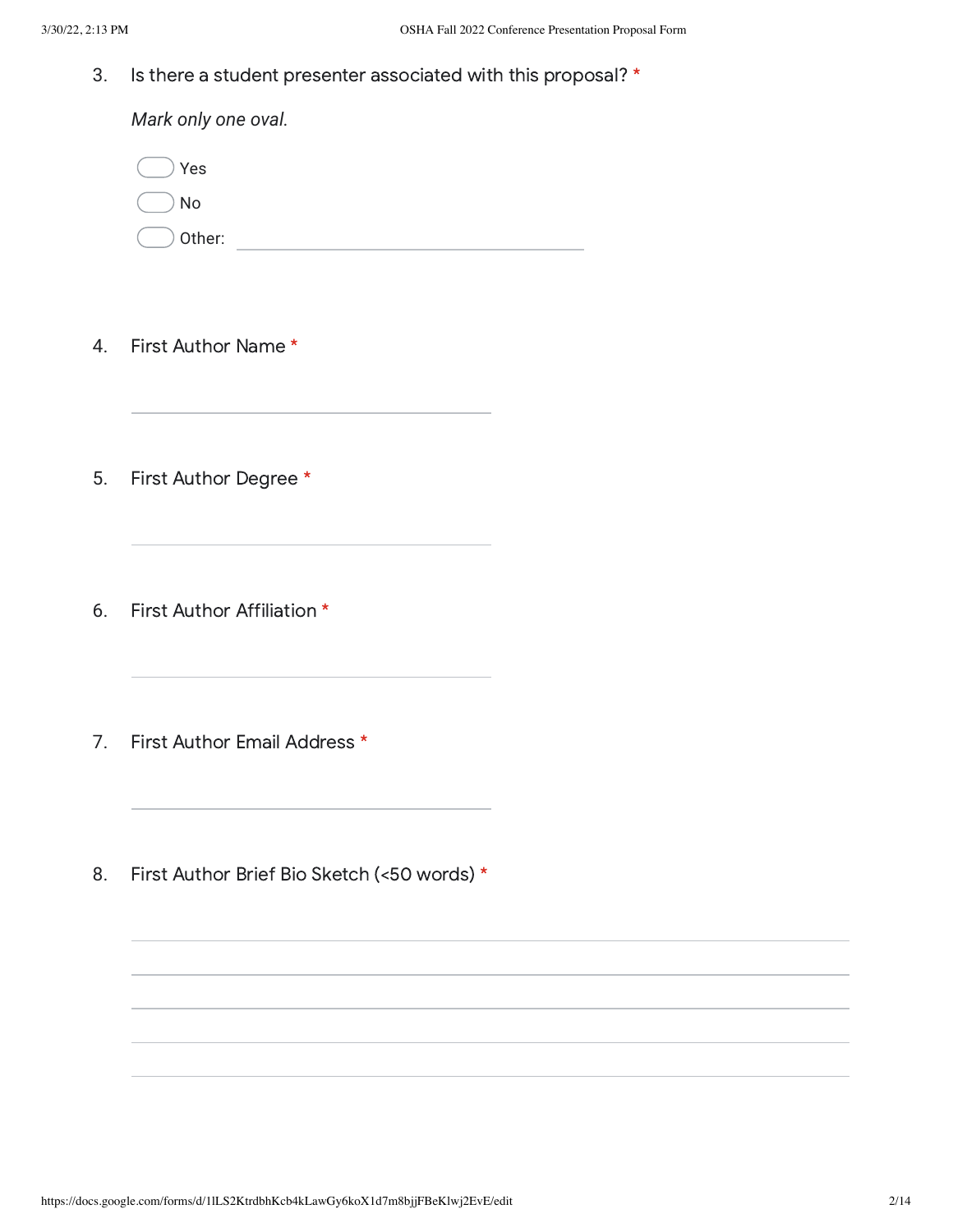9. First Author Financial Disclosure. Please provide financial disclosures below or indicate "No financial disclosures." [Note: Financial relationships are those relationships through which the individual benefits by receiving a salary, royalty, intellectual property rights, gift, speaking fee, consulting fee, honorarium, ownership interest (e.g., stocks, stock options, or other ownership interest, excluding diversified mutual funds), or other financial benefit.] \*

- 10. First Author Non-Financial Disclosures. Please report your non-financial disclosures below or indicate "No non-financial disclosures." [Note: Non-financial relationships are those relationships—including personal, professional, political, institutional, religious, or other—that might bias an individual.] \*
- 11. Is this author a related professional requesting to waive registration fees?

*Mark only one oval.*

| Yes |
|-----|
| No  |

- 12. Second Author Name
- 13. Second Author Degree
- 14. Second Author Affiliation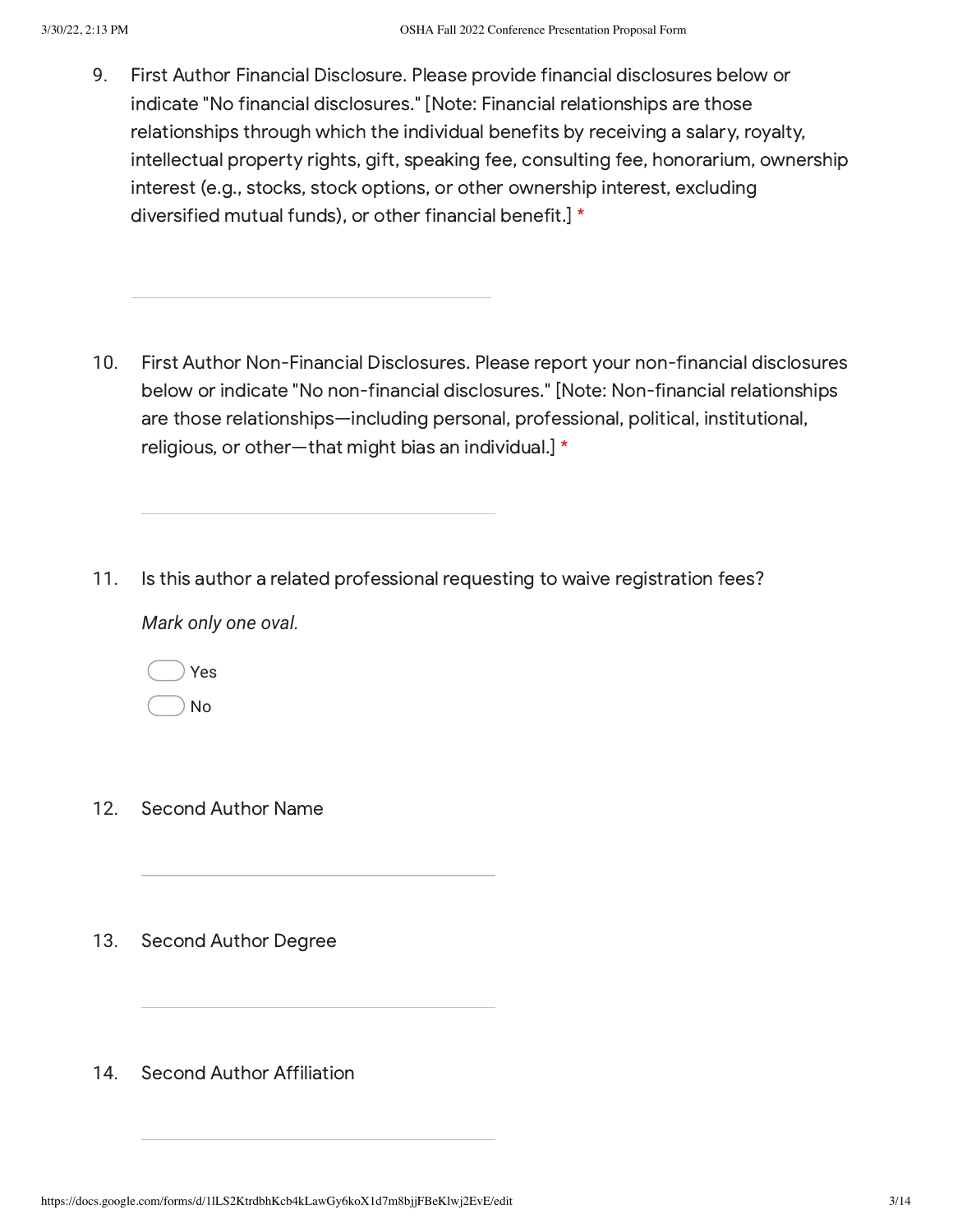- 15. Second Author Email Address
- 16. Second Author Bio Sketch (<50 words)

- 17. Second Author Financial Disclosure. Please provide financial disclosures below or indicate "No financial disclosures." [Note: Financial relationships are those relationships through which the individual benefits by receiving a salary, royalty, intellectual property rights, gift, speaking fee, consulting fee, honorarium, ownership interest (e.g., stocks, stock options, or other ownership interest, excluding diversified mutual funds), or other financial benefit.]
- 18. Second Author Non-Financial Disclosures. Please report your non-financial disclosures below or indicate "No non-financial disclosures." [Note: Non-financial relationships are those relationships—including personal, professional, political, institutional, religious, or other—that might bias an individual.]
- 19. *Mark only one oval.* Is this author a related professional requesting to waive registration fees?
	- Yes
	- No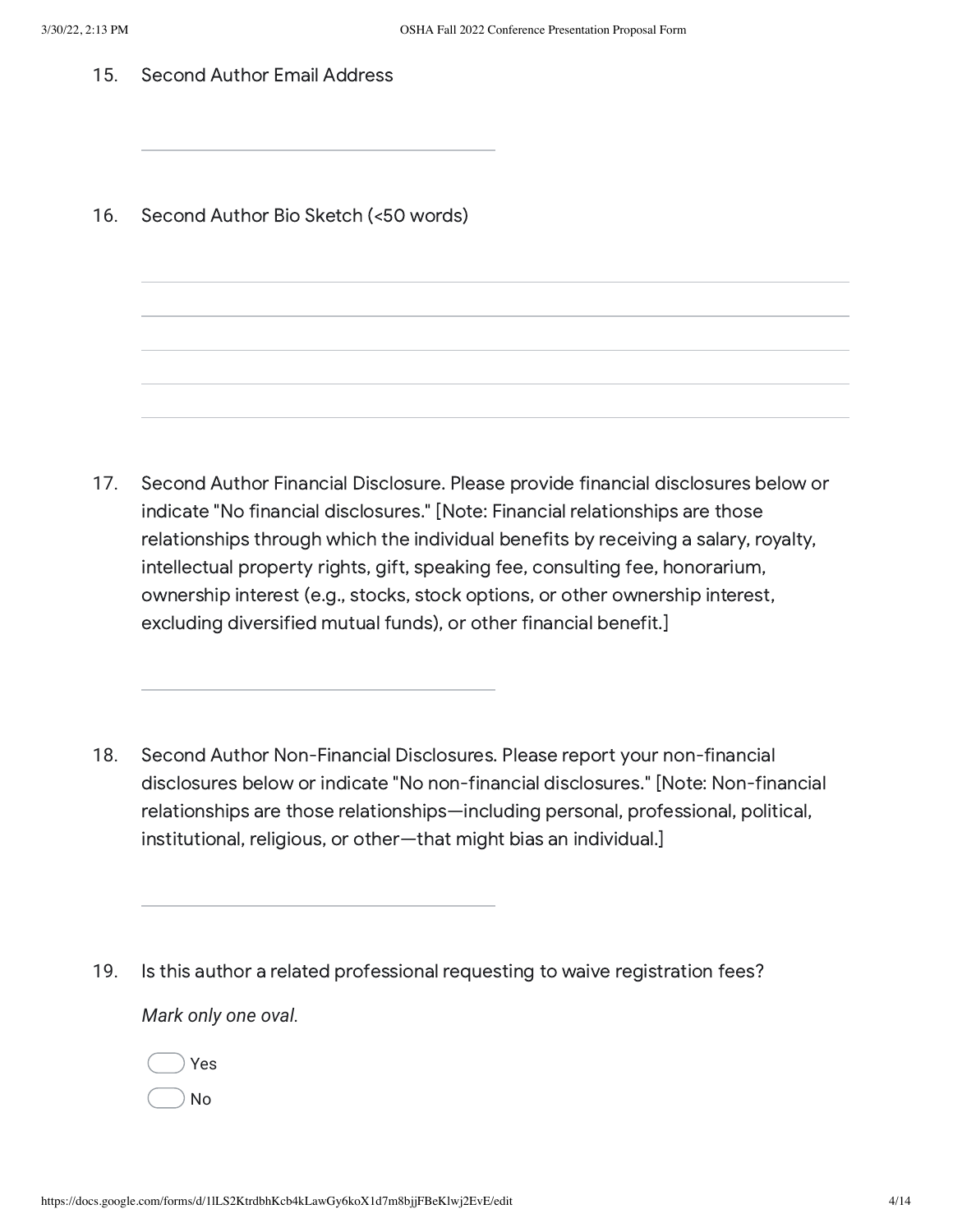#### 20. Does this proposal have more than two authors? \*

*Mark only one oval.*

- Yes *Skip to question 21*
	- No *Skip to question 45*

### *Skip to question 45*

| Additional                      | Please list presenter information as it should appear on the program, and in the desired<br>order. All student presentations must include a faculty co-author.                                                                                                     |
|---------------------------------|--------------------------------------------------------------------------------------------------------------------------------------------------------------------------------------------------------------------------------------------------------------------|
| Presenter<br><b>Information</b> | NOTE: All SLP and Audiologist presenters (including students and SLP-As) are required<br>to pay registration fees. Co-presenters from other disciplines who will not be attending<br>the rest of the conference may request to waive conference registration fees. |

#### 21. Third Author Name

22. Third Author Degree

- 23. Third Author Affiliation
- 24. Third Author Email Address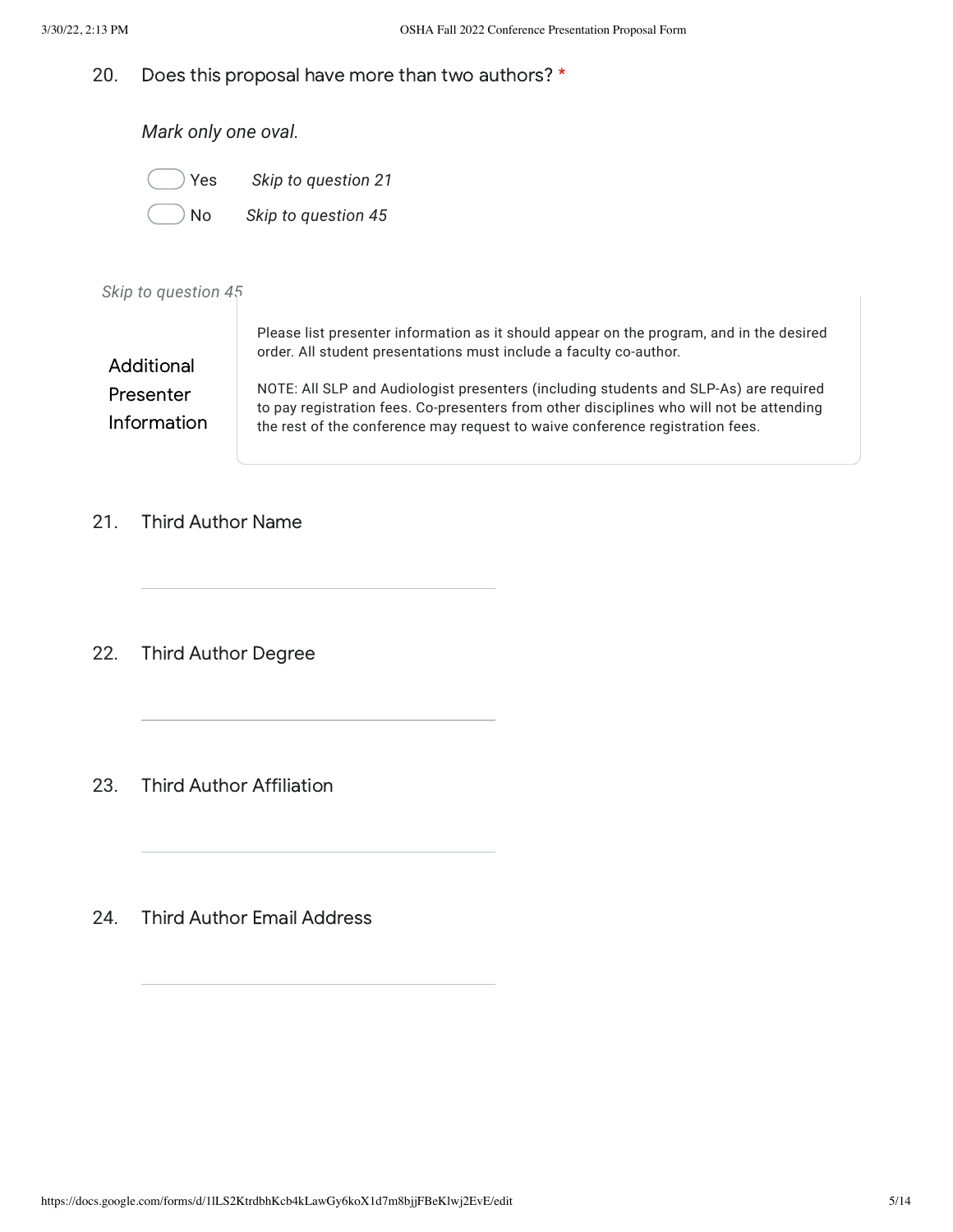25. Third Author Brief Bio Sketch (<50 words)

- 26. Third Author Financial Disclosure. Please provide financial disclosures below or indicate "No financial disclosures." [Note: Financial relationships are those relationships through which the individual benefits by receiving a salary, royalty, intellectual property rights, gift, speaking fee, consulting fee, honorarium, ownership interest (e.g., stocks, stock options, or other ownership interest, excluding diversified mutual funds), or other financial benefit.]
- 27. Third Author Non-Financial Disclosures. Please report your non-financial disclosures below or indicate "No non-financial disclosures." [Note: Non-financial relationships are those relationships—including personal, professional, political, institutional, religious, or other—that might bias an individual.]
- 28. *Mark only one oval.* Is this author a related professional requesting to waive registration fees?
	- Yes
	- No

#### 29. Fourth Author Name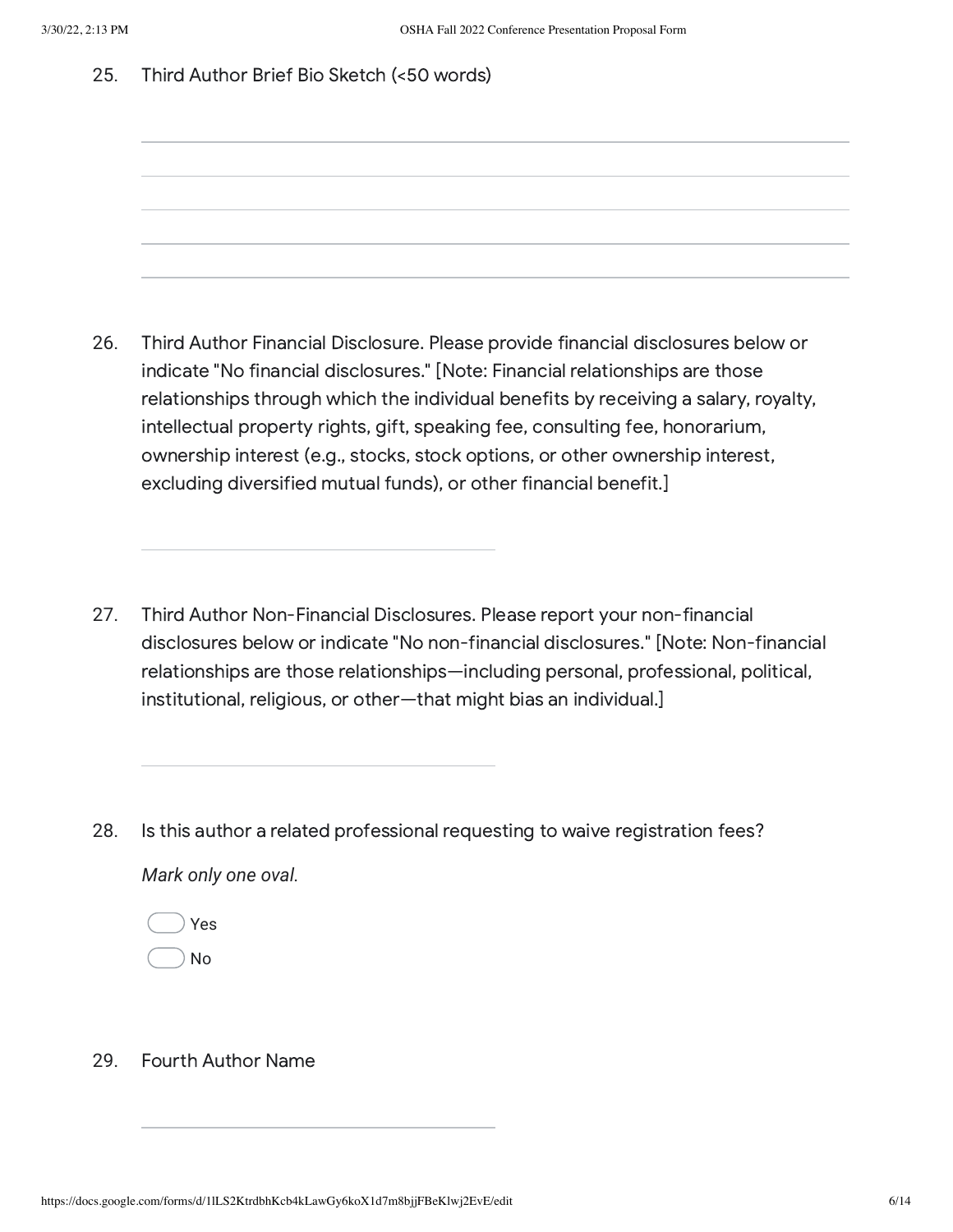30. Fourth Author Degree

31. Fourth Author Affiliation

- 32. Fourth Author Email Address
- 33. Fourth Author Bio Sketch (<50 words)

34. Fourth Author Financial Disclosure. Please provide financial disclosures below or indicate "No financial disclosures." [Note: Financial relationships are those relationships through which the individual benefits by receiving a salary, royalty, intellectual property rights, gift, speaking fee, consulting fee, honorarium, ownership interest (e.g., stocks, stock options, or other ownership interest, excluding diversified mutual funds), or other financial benefit.]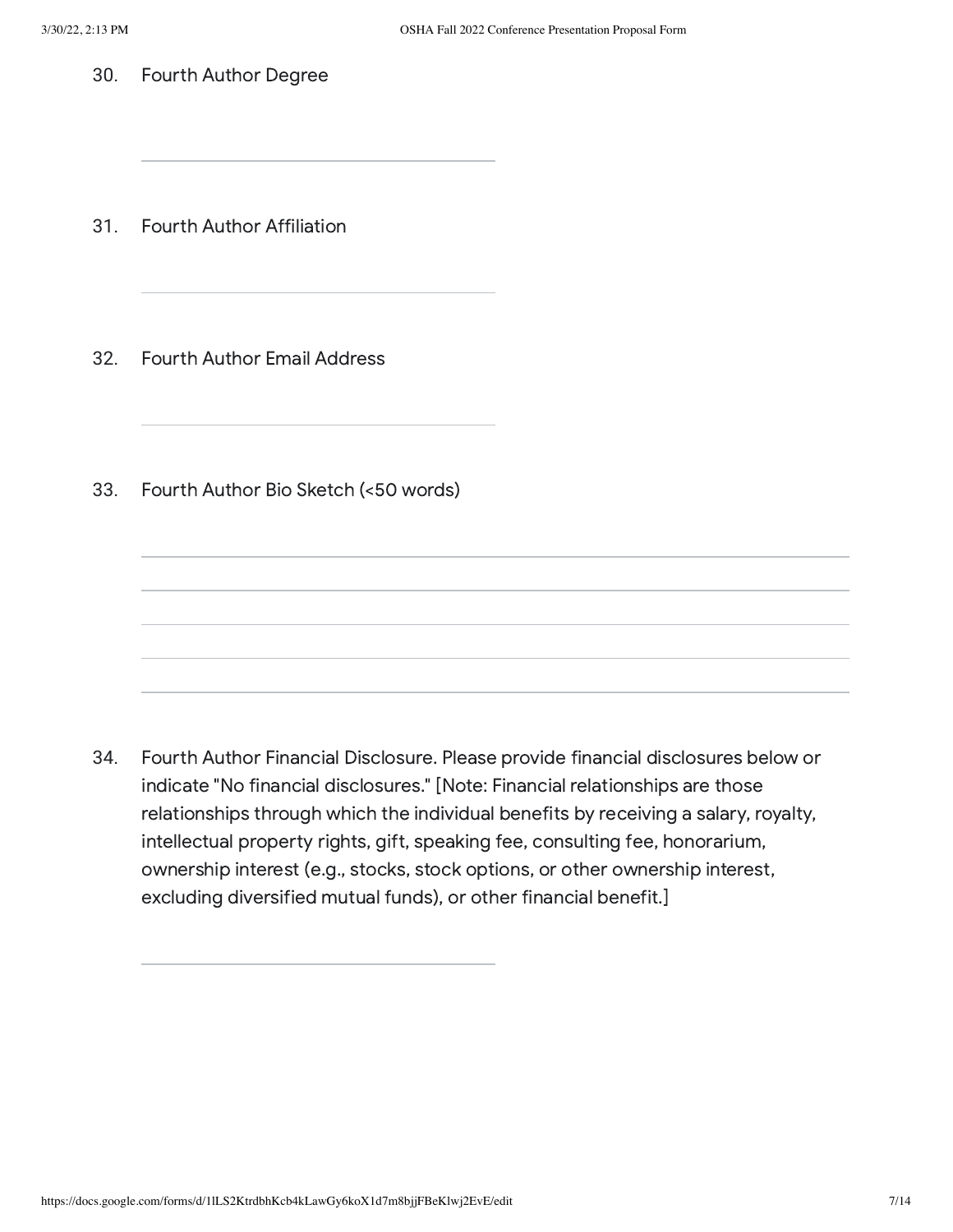- 35. Fourth Author Non-Financial Disclosures. Please report your non-financial disclosures below or indicate "No non-financial disclosures." [Note: Non-financial relationships are those relationships—including personal, professional, political, institutional, religious, or other—that might bias an individual.]
- 36. Is this author a related professional requesting to waive registration fees?

*Mark only one oval.*

Yes No

- 37. Fifth Author Name
- 38. Fifth Author Degree
- 39. Fifth Author Affiliation
- 40. Fifth Author Email Address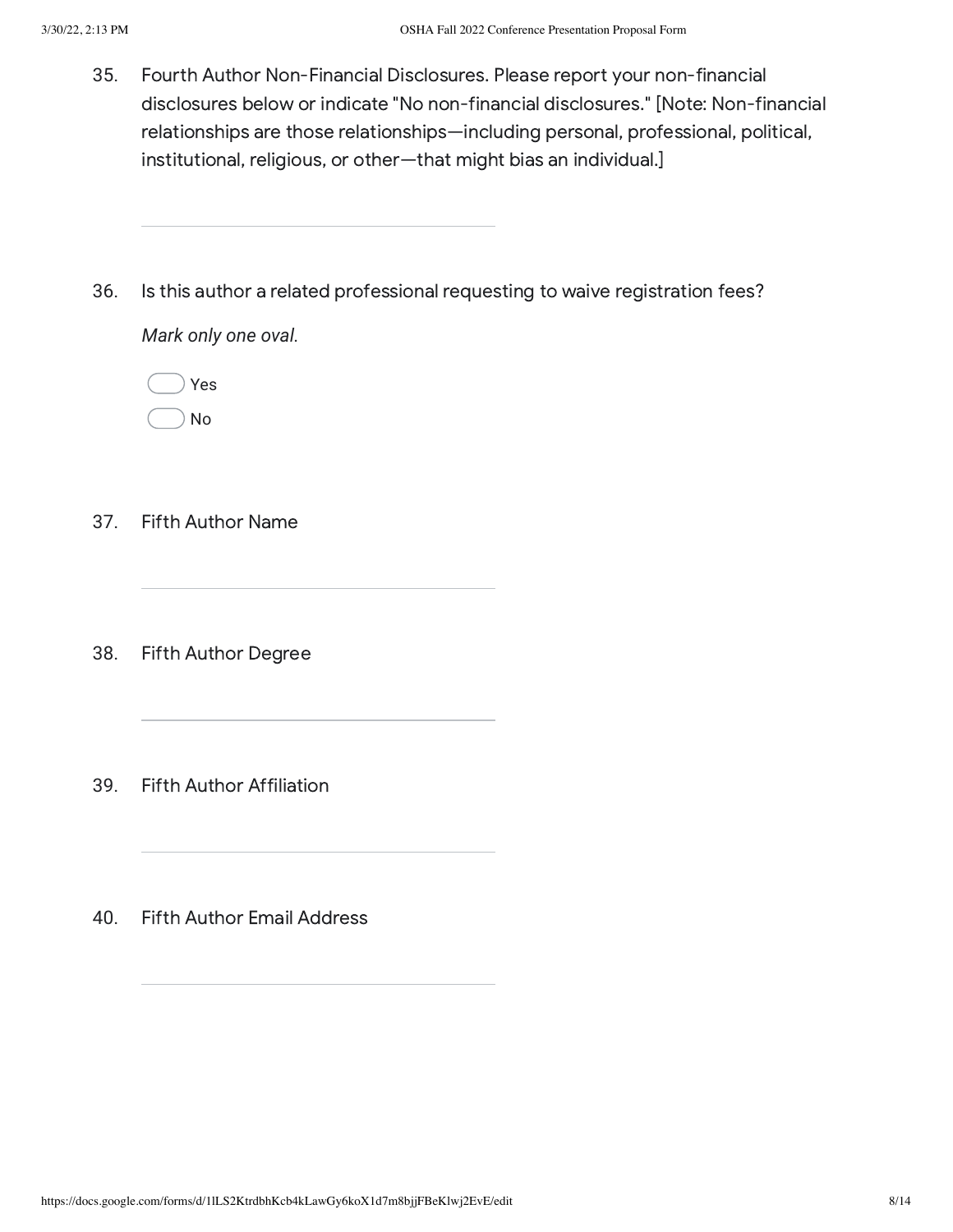41. Fifth Author Bio Sketch (<50 words)

- 42. Fifth Author Financial Disclosure. Please provide financial disclosures below or indicate "No financial disclosures." [Note: Financial relationships are those relationships through which the individual benefits by receiving a salary, royalty, intellectual property rights, gift, speaking fee, consulting fee, honorarium, ownership interest (e.g., stocks, stock options, or other ownership interest, excluding diversified mutual funds), or other financial benefit.]
- 43. Fifth Author Non-Financial Disclosures. Please report your non-financial disclosures below or indicate "No non-financial disclosures." [Note: Non-financial relationships are those relationships—including personal, professional, political, institutional, religious, or other—that might bias an individual.]
- 44. If your proposal has six or more authors, please provide the following information for each author: name, degree, affiliation, email address, bio sketch (<50 words), financial disclosures, and non-financial disclosures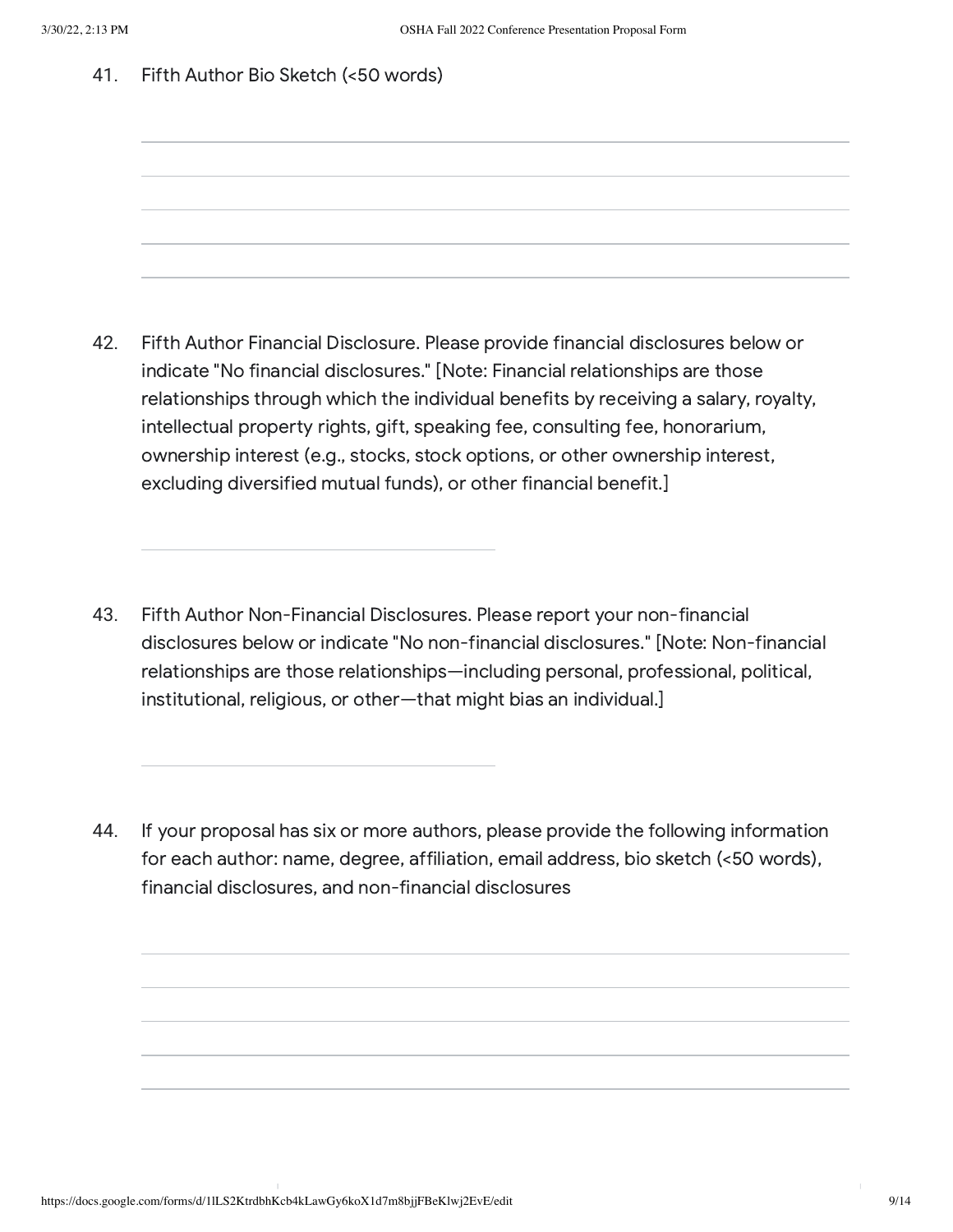| Part Two:   |  |
|-------------|--|
| Proposal    |  |
| Information |  |

Please indicate the best selection for each category below; you may select more than one option for each category, as appropriate.

#### 45. Preferred Session Format \*

*Check all that apply.*

- 1-hour oral presentation
- 1.5-hour oral presentation
- 2-hour oral presentation (for supervision-related proposals ONLY)
- Poster presentation (Saturday)

#### 46. Discipline \*

*Check all that apply.*

| Speech-Language Pathology |  |
|---------------------------|--|
| Audiology                 |  |
| Interdisciplinary         |  |
| Other:                    |  |
|                           |  |

## 47. Area \*

*Check all that apply.*

| Assessment                 |
|----------------------------|
| Treatment                  |
| <b>Professional Issues</b> |
| Research                   |
| <b>Student Training</b>    |
| Other:                     |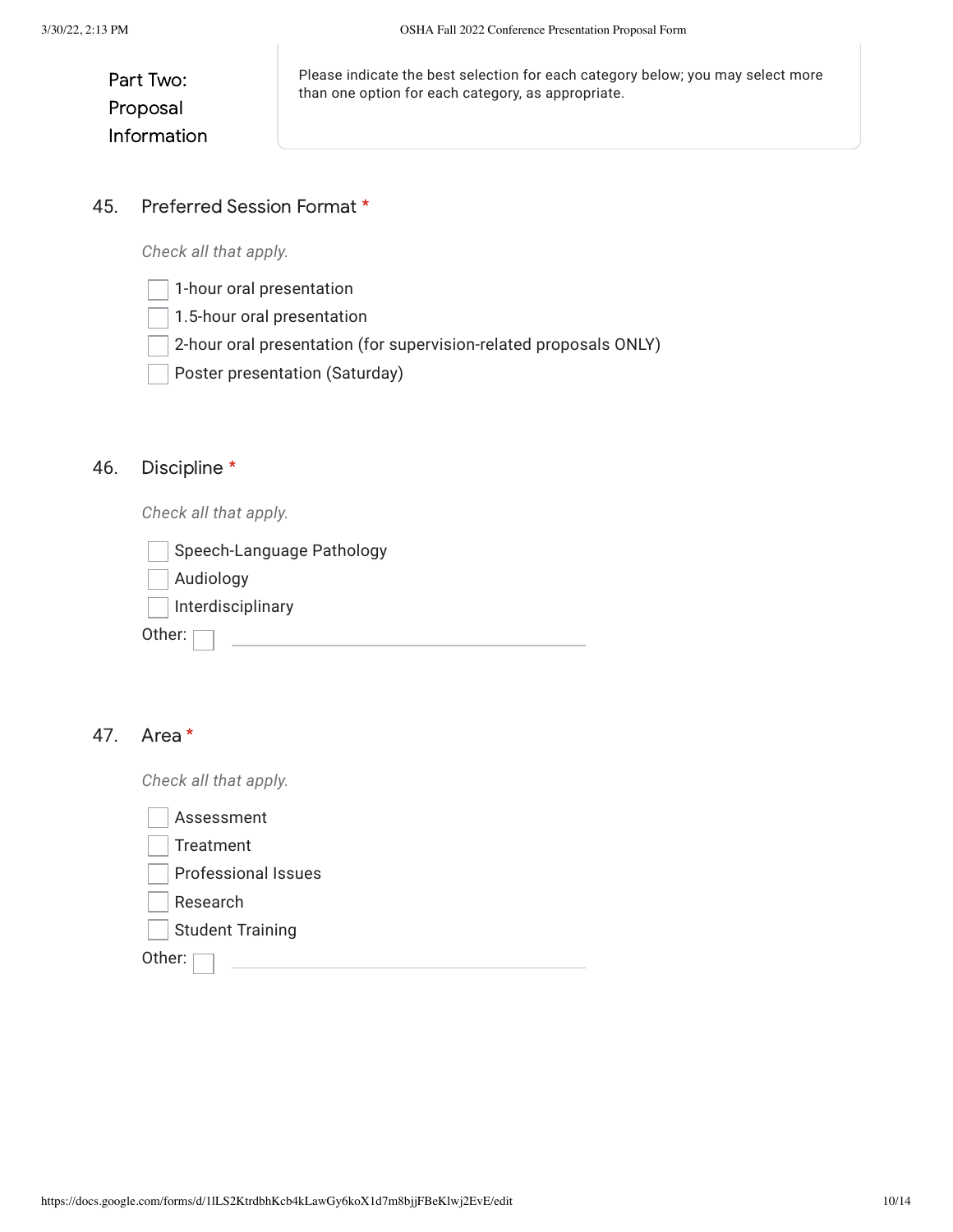#### 48. Primary Population \*

*Check all that apply.*

| Infant/Toddler                                                             |  |
|----------------------------------------------------------------------------|--|
| Pre-School                                                                 |  |
| School-Age                                                                 |  |
| Adult                                                                      |  |
| Geriatric                                                                  |  |
| Students (undergraduate, graduate students in speech and hearing sciences) |  |
| Other:                                                                     |  |

#### 49. Presentation Level \*

*Check all that apply.*

Beginner

Intermediate

Advanced

### 50. Special Focus (Optional)

*Check all that apply.*

Ethics (1-hour CE requirement)

Supervision (2-hour CE requirement)

Diversity, equity, and inclusion (1-hour CE requirement for Oregon Licensure)

| Part                        | Please note that our Fall 2022 OSHA Conference will be offered as a fully virtual<br>conference. All sessions will be simultaneously broadcast for live, synchronous online<br>participation.                                                                                                        |
|-----------------------------|------------------------------------------------------------------------------------------------------------------------------------------------------------------------------------------------------------------------------------------------------------------------------------------------------|
| Three:<br>Online<br>Consent | Note: OSHA will take care of the required technology for both broadcasting and recording.<br>Please contact Dr. Megann McGill, Conference Planning Co-Chair,<br>(Megann.McGill@pdx.edu) with any questions about the presentation format, technology<br>requirements, or your rights as a presenter. |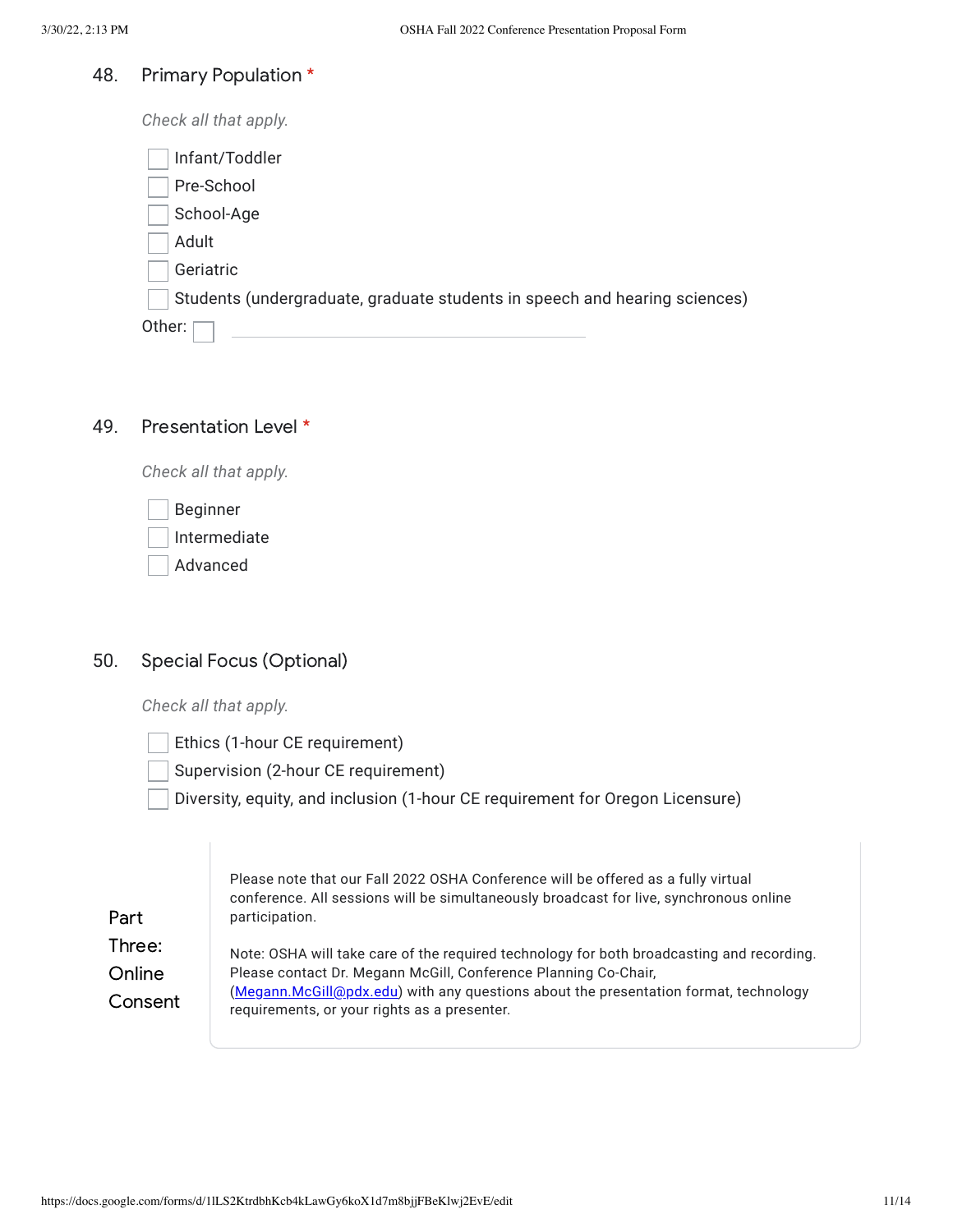51. If accepted to present an ORAL SESSION, all authors in this session consent to live, synchronous broadcasting of your session for live, online, registered conference participants. [Required] \*

*Mark only one oval.*

|  | Yes |
|--|-----|
|  | N٥  |

52. If accepted to present a session, all authors in this session consent to recording the session to be made available through an online OSHA continuing education library after the conference. [OPTIONAL]

*Mark only one oval.*

| Yes |  |
|-----|--|
| No  |  |

53. If accepted to present a POSTER SESSION, all authors on this poster agree to create a pre-recorded 15-minute technical session recording to be made available for online, registered conference participants. The Conference Chair will reach out to you with instructions to record a short technical session. [OPTIONAL]

*Mark only one oval.*



## Part Four: Proposal Details

54. Title of Presentation (<10 words) \*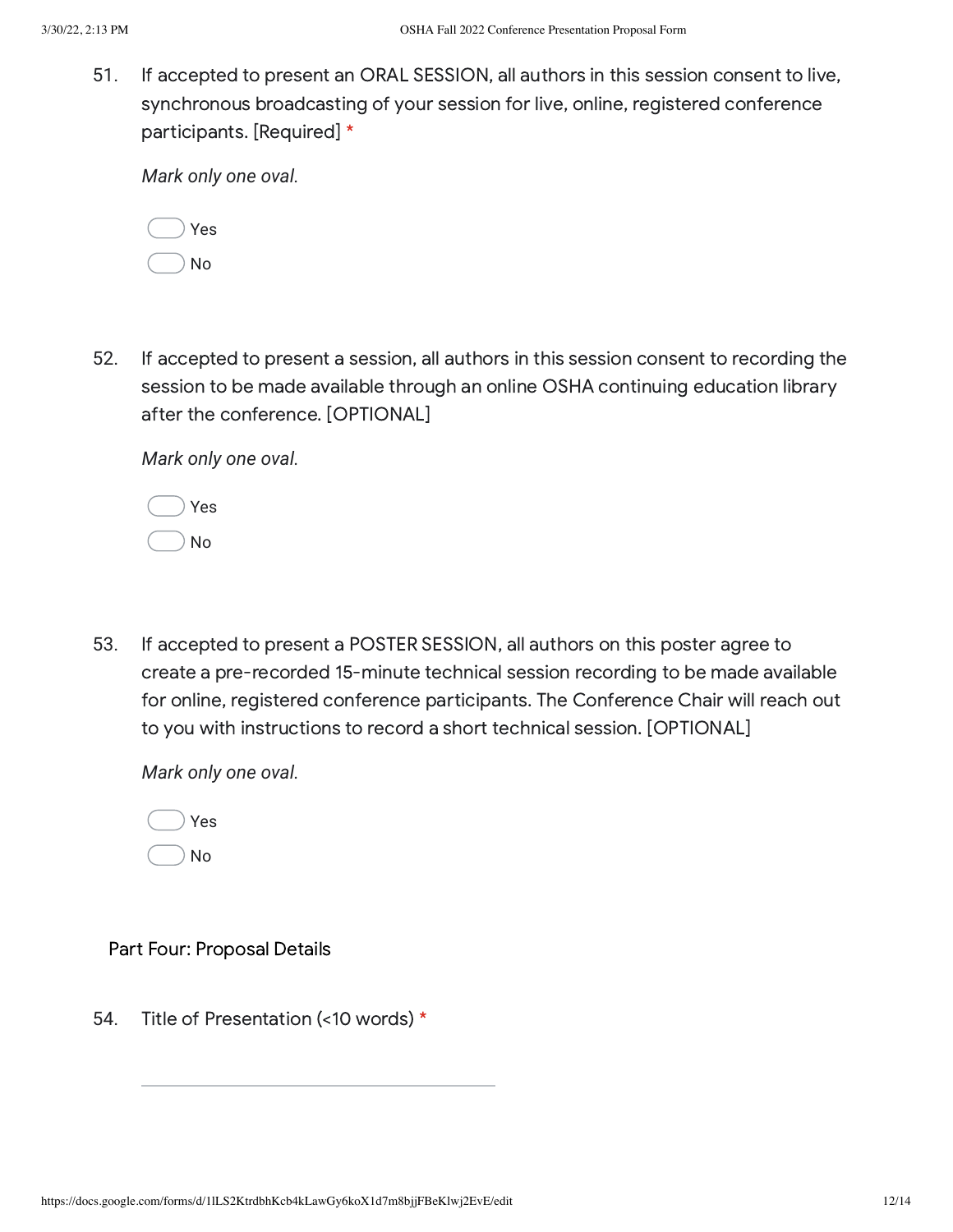55. Proposal Abstract (<50 words, to be published in the conference program) \*

56. Learning Objectives. Include up to three learning objectives with specific, measurable, active verbs (e.g., identify, describe, analyze, apply, generate, compare). Please see [http://www.asha.org/ce/for-providers/Learner\\_outcomes/](https://www.google.com/url?q=http://www.asha.org/ce/for-providers/Learner_outcomes/&sa=D&source=editors&ust=1648678390436986&usg=AOvVaw0FAnvMAY4lkz5N3j2FnM3_) for guidelines on writing learning objectives to meet continuing education requirements. \*

57. Narrative Description. Please provide a narrative description of up to approximately 500-1,000 words. Include a short literature review, summary of your proposal, statement of purpose, and outline for your presentation. All proposals should include citations and a reference list. \*

This content is neither created nor endorsed by Google.